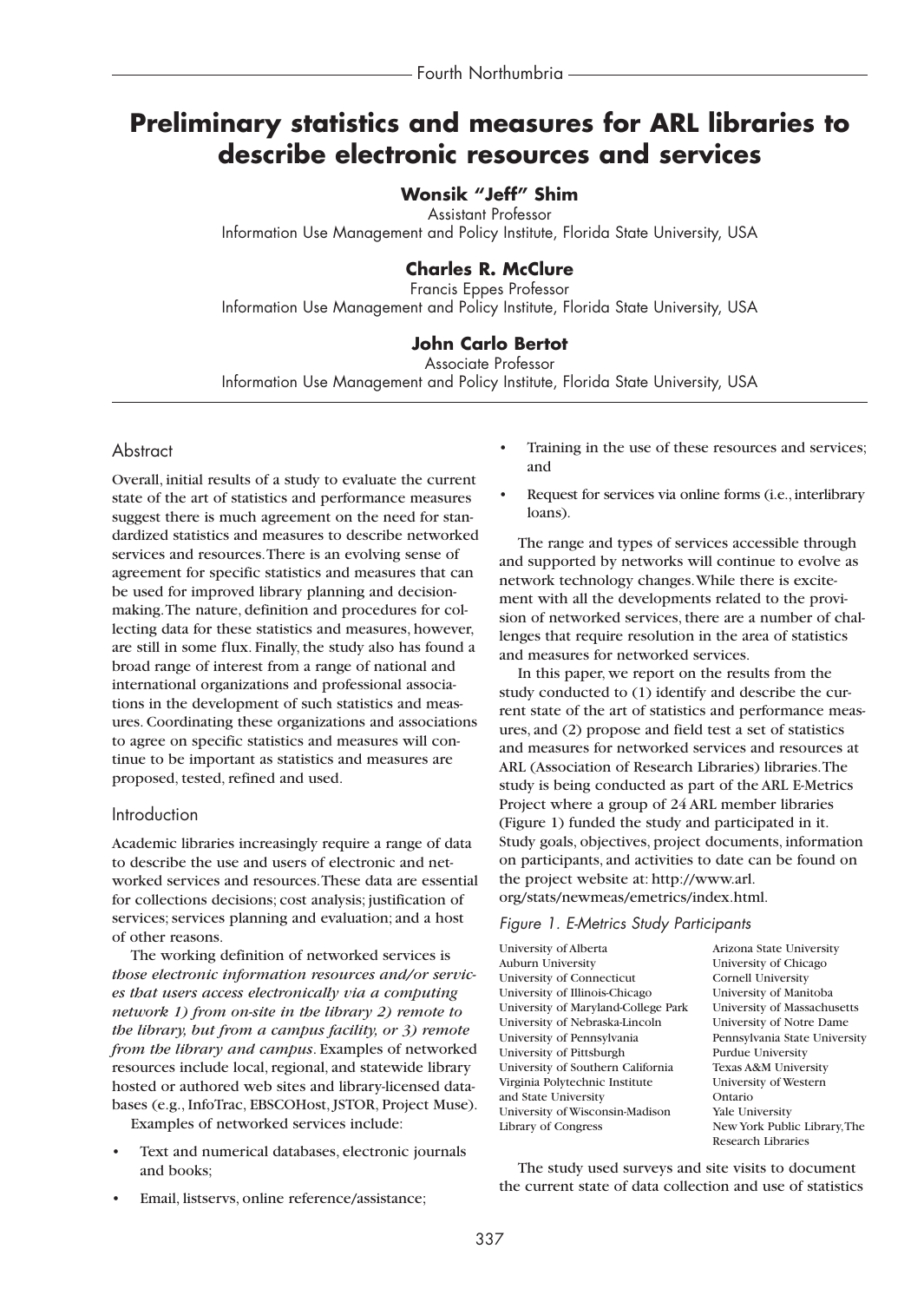related to electronic resources and services at the participating libraries.We also conducted extensive analysis of database providers' usage statistics to assess their offering and the level of comparability. Several iterations of surveys and focus group meetings produced the list of statistics for field-testing in which 16 libraries participated with varying degrees of involvement. It is important to understand that the participating libraries contributed not only financial resources but also significant staff resources and logistical assistance to make the study possible.

The study demonstrates that standardized statistics and measures can be developed to show the extent of networked resources and services, their usage, and investment in research libraries. However, due to the evolving nature of underlying technologies and shifts in the network environment, these statistics will need to be reviewed and modified in the future.

#### SURVEY RESULTS

Analysis of the data gathered through a survey questionnaire and site visits reveal a wide range of data collection and use activities among the 24 ARL libraries. It appears that measures related to patron-accessible resources (e.g., # of electronic database titles, # of e-journals, and # of library web pages available) and costs (e.g., expenditure for e-journals, total cost of database subscription) are collected more consistently and systematically than measures related to electronic resource use or users of those resources. Due to the often inconsistent and non-comparable nature of vendor-supplied statistics, libraries seem to have considerable difficulty in tracking overall electronic database usage and use patterns.

Here are some of the main findings from the survey.

- The data collected by the libraries seemed to be shared widely among library staff and with parent institutions. However, the manner in which the information is communicated and the nature of the reporting process appeared to be limited.
- Data is most often used to make purchasing decisions for licensed vendor materials. People also indicated various uses of the data for the purpose of internal and external reporting and service assessment and evaluation.
- Regarding the most important issues related to performance measurement of networked resources and services, the majority of respondents cite the lack of consistent and comparable statistics from database vendors as the most serious problem.
- Relatively few respondents recognized or identified problems associated with the library's inability to process and utilize collected data.

### PROPOSED STATISTICS AND MEASURES

Based on the survey results and other findings, the study team developed a preliminary set of statistics and performance measures for the field-testing. In view of the fact that many of the proposed statistics and measures were never collected in a systematic way, we wanted to know 1) whether the statistics and measures could be collected; 2) whether the recommended procedures would facilitate data collection; 3) the estimated time and efforts to collect data; and 4) the utility of statistics given the amount of time and effort to collect them among other things.The initial list of statistics and measures was refined and modified through several iterations based on input from the study participants.

The following 22 statistics and measures were fieldtested (Refer to Table 4 for the changes made after the field testing).

- Statistics Related to Patron Accessible Resources
- R1 Number of electronic full-text journals (through institutional subscription)
- R2 Number of electronic full-text journals (through consortia and other arrangements)
- R3 Number of electronic reference sources (through institutional subscription)
- R4 Number of electronic reference sources (through consortia and other arrangements)
- R5 Number of electronic books (through institutional subscription)
- R6 Number of electronic books (through consortia and other arrangements)
- Statistics Related to Use of Networked Resources and Services
- U1 Number of electronic reference transactions
- U2 Number of logins (sessions) to electronic databases
- U3 Number of queries (searches) in electronic databases
- U4 Items examined (marked, selected, viewed, downloaded, emailed, printed) in electronic databases
- Statistics Related to Expenditures for Electronic **Resources**
- C1 Cost of electronic full-text journals
- C2 Cost of electronic reference sources
- C3 Cost of electronic books
- C4 Library expenditures for bibliographic utilities, networks, and consortia
- C5 External expenditures for bibliographic utilities, networks, and consortia
- Statistics Related to Library Digitization Activities
- D1 Size of library digital collection
- D2 Use of library digital collection
- D3 Cost of digital collection construction and management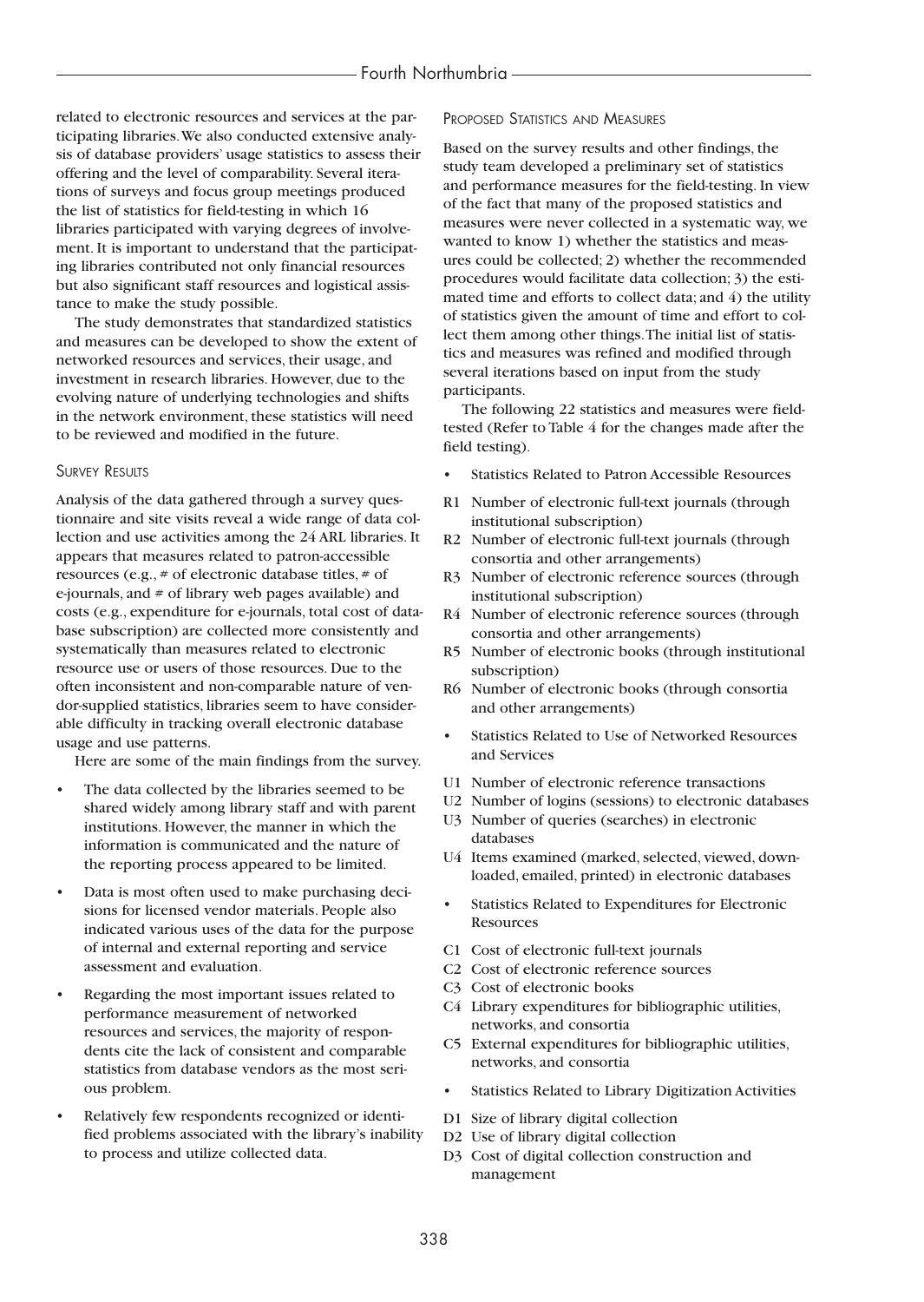- Performance Measures of Networked Resources and Services
- P1 % of electronic reference transactions of total reference
- P2 % of electronic materials use of total library materials use
- P3 % of remote library visits of all library visits
- P4 % of electronic books to all monographs

The categories used in classifying statistics and the statistics themselves show that the current effort still focuses on library input-output framework of performance evaluation. Most noticeable is the attempt to construct statistics and measures of electronic resources and services that are analogous to their print counterparts.The statistics and measures proposed provide for research libraries means of accounting for resources and services delivered through electronic channels; thus a better view of or justification for the changing face of libraries.

### FIELD-TEST RESULTS

Considerable preparation and effort by participating libraries and the study team went into the field-testing of proposed measures.A total of 16 libraries decided to participate in the field-testing.Among them, twelve (12) libraries were full participant sites and the other four (4) tested all but the library digitization statistics. A liaison at each institution was identified as primary contact during the field-testing. Detailed field testing instructions along with reporting forms were prepared and distributed to the field-testing libraries.

13 out of 16 libraries were able to compile and report data.Table 1 shows the level of participation, at least to the extent where numbers were reported by each library.The names of the libraries are suppressed, as the information is not integral for reporting purposes. Note that statistics U2 (# of session in licensed databases), U3 ( $#$  of queries), and U4 ( $#$  of items requested) were not included in the library field-testing as they were tested separately with database vendors (P2 is not tested either as it requires U4 for calculation).

|  |  |  | Table 1: Field Testing Participation Results |  |  |  |
|--|--|--|----------------------------------------------|--|--|--|
|--|--|--|----------------------------------------------|--|--|--|

| <b>TWOTE 1.</b> THERE TOOLING 1 RELEIPMENT |              |                |                |             |                |                |             |             |                |                |             |                |              |             |                |                |             |             |  |
|--------------------------------------------|--------------|----------------|----------------|-------------|----------------|----------------|-------------|-------------|----------------|----------------|-------------|----------------|--------------|-------------|----------------|----------------|-------------|-------------|--|
|                                            | R1           | R <sub>2</sub> | R <sub>3</sub> | R4          | R <sub>5</sub> | R <sub>6</sub> | U1          | C1          | C <sub>2</sub> | C <sub>3</sub> | C4          | C <sub>5</sub> | D1           | D2          | D <sub>3</sub> | P <sub>1</sub> | <b>P</b> 3  | P4          |  |
| Library-01                                 |              |                |                | ٠           |                | ٠              |             | $\bullet$   | ٠              | ٠              | $\bullet$   | n/a            | ٠            | ٠           | n/a            | n/a            | n/a         | n/a         |  |
| Library-02                                 | $\bullet$    |                |                | ٠           | ٠              |                |             | ٠           |                |                | ٠           | ٠              | n/a          | n/a         | n/a            | ٠              |             | $\bullet$   |  |
| Library-03                                 | $\bullet$    |                |                | ٠           | ٠              | n/a            | ٠           | ٠           |                |                | $\bullet$   |                |              |             |                | ٠              | n/a         | n/a         |  |
| Library-04 ·                               |              |                |                |             |                | ٠              | $\bullet$   | n/a         | ٠              |                | n/a         | n/a            | n/a          | n/a         | $\bullet$      | $\bullet$      | n/a         | $\bullet$   |  |
| Library-05                                 | $\bullet$    |                |                |             |                |                |             | $\bullet$   | ٠              |                | $\bullet$   | n/a            | ٠            | ٠           | $\bullet$      | $\bullet$      | n/a         | $\bullet$   |  |
| Library-06 ·                               |              |                |                | $\bullet$   | n/a            | n/a            |             | $\bullet$   | $\bullet$      | n/a            | n/a         | $\bullet$      | n/a          | n/a         | n/a            | $\bullet$      | $\bullet$   | n/a         |  |
| Library-07 .                               |              |                |                |             |                | ٠              |             |             | ٠              | n/a            | n/a         | n/a            | n/a          | n/a         | n/a            | n/a            | n/a         | n/a         |  |
| Library-08                                 | $\bullet$    | ٠              | n/a            | n/a         | n/a            | n/a            | $\bullet$   | n/a         | n/a            | n/a            | $\bullet$   | n/a            | n/a          | n/a         | n/a            | n/a            | n/a         | n/a         |  |
| Library-09 .                               |              | ٠              |                | ٠           |                | ٠              |             | ٠           |                |                | ٠           | ٠              | ٠            | n/a         | $\bullet$      | ٠              | n/a         | n/a         |  |
| Library-10                                 | $\bullet$    |                |                | ٠           |                |                |             | ٠           |                |                | $\bullet$   | n/a            | ٠            | $\bullet$   | n/a            | $\bullet$      |             | $\bullet$   |  |
| Library-11                                 | $\bullet$    |                |                | ٠           |                |                |             |             |                |                | $\bullet$   | n/a            |              | $\bullet$   |                |                |             |             |  |
| Library-12 n/a                             |              | $\bullet$      |                |             | $\bullet$      | n/a            |             |             |                |                | $\bullet$   |                |              |             | $\bullet$      | n/a            | n/a         | n/a         |  |
| Library-13 n/a                             |              | $\bullet$      |                | ٠           | n/a            | n/a            | n/a         | n/a         | $\bullet$      | n/a            | $\bullet$   | n/a            | n/a          | n/a         | n/a            | n/a            | n/a         | n/a         |  |
| Library-14 x                               |              | $\mathbf X$    | $\mathbf X$    | $\mathbf x$ | $\mathbf x$    | $\mathbf X$    | $\mathbf x$ | $\mathbf X$ | $\mathbf x$    | $\mathbf X$    | $\mathbf x$ | $\mathbf x$    | $\mathbf{x}$ | $\mathbf x$ | $\mathbf x$    | $\mathbf x$    | $\mathbf x$ | $\mathbf X$ |  |
| Library-15 $x$                             |              | $\mathbf X$    | $\mathbf X$    | $\mathbf x$ | $\mathbf x$    | $\mathbf X$    | $\mathbf X$ | $\mathbf X$ | $\mathbf x$    | $\mathbf x$    | $\mathbf x$ | $\mathbf x$    | $\mathbf X$  | $\mathbf X$ | $\mathbf x$    | $\mathbf x$    | $\mathbf X$ | $\mathbf X$ |  |
| Library-16                                 | $\mathbf{X}$ | $\mathbf X$    | $\mathbf X$    | $\mathbf x$ | $\mathbf x$    | $\mathbf X$    | $\mathbf x$ | $\mathbf x$ | $\mathbf x$    | $\mathbf x$    | $\mathbf X$ | $\mathbf X$    | $\mathbf x$  | $\mathbf X$ | $\mathbf x$    | $\mathbf x$    | $\mathbf X$ | $\mathbf X$ |  |

• : data reported

n/a: not applicable (libraries who are not testing digital collection statistics) or unable to report x : no submission

The table shows that even excluding highly experimental digital collection statistics (D1-D3), many libraries could not report quite a number of data elements. For example, library-04 is missing three cost statistics (C1, C4, and C5), two digital collection statistics (D1 and D2), and one performance indicator (P3). On the other hand, library 11 was able to report all but one cost statistic (C5).

It appears that although libraries were able to report statistics related to electronic resources (R1 through R6, in particular R1 through R4), they seem to have more difficulty collecting statistics related to expenditures (C1-C5, in particular C5) due to the fact that it is often hard to separate costs of bundled services. However, this can be misleading. Just because libraries were able to report certain statistics, the data collection was not necessarily complete and easy. Even a cursory reading of the comments in the evaluation forms leads us to believe that, in some cases, numbers were generated at a cost of many staff hours and development of local procedures to collect them.

A number of libraries have not made investments in electronic books, which resulted in many unreported R5 (# of e-books by institutional subscription) and R6 (# of e-books by consortia arrangements).

Electronic reference transactions (U1) were reported by a majority of the libraries. In the cost statistics (C1 through C5), C2 (cost of electronic reference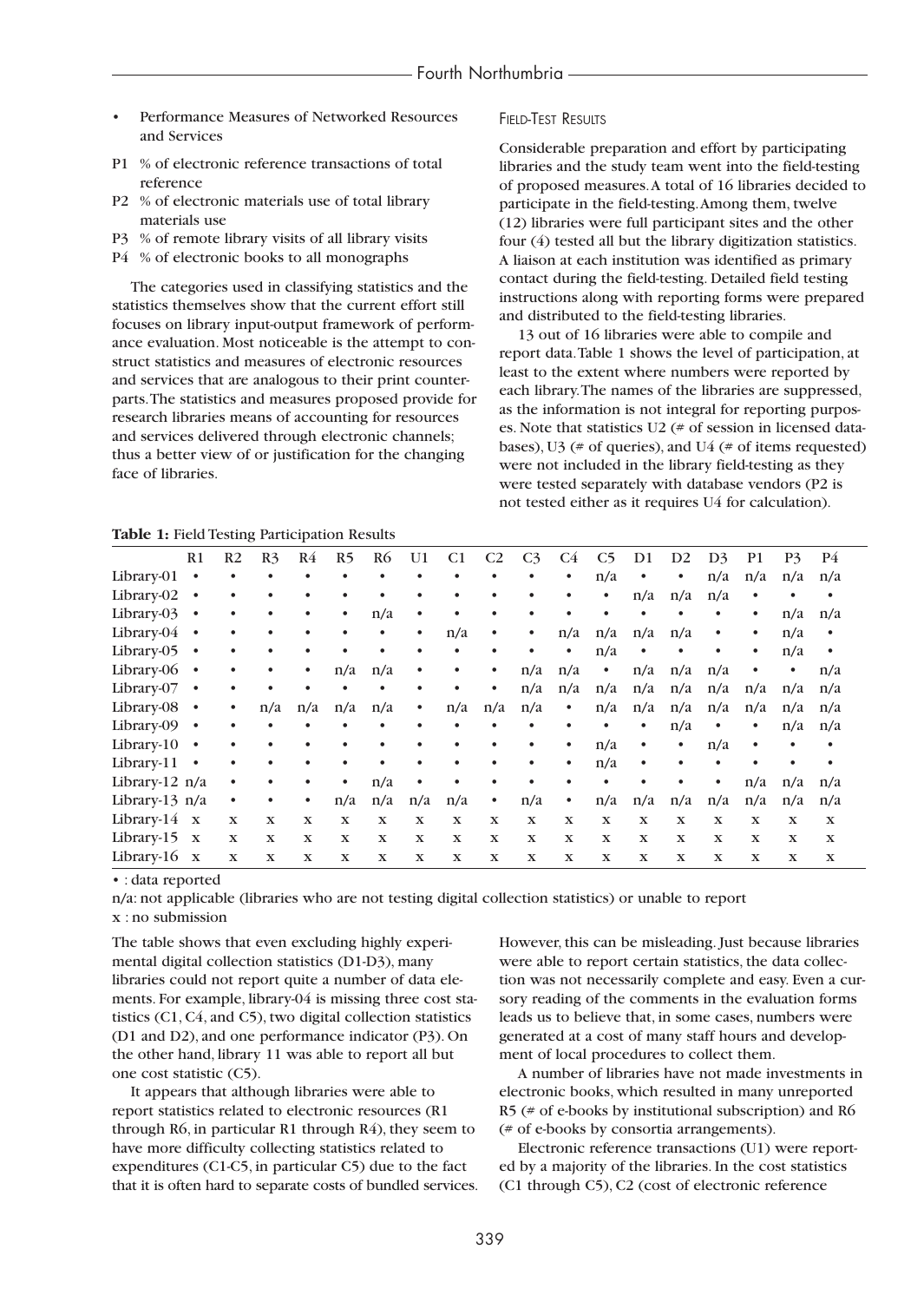sources) was most readily available byfield- testing libraries whereas C5 (external expenditures for bibliographic utilities, networks and consortia) was reported by only a handful.The majority of missing performance measures data (P1, P3, and P4) is due to missing base statistics data elements (R3, U1, U2) required when necessary to calculate performance measures.

Table 2 shows another picture of the data collection efforts. It shows the number of staff hours spent to collect each category of data elements.While the fieldtesting instruction required that field-testing libraries keep track of staff hours devoted to preparing and

carrying out data collection activities, we believe that the reported hours are an underestimation.We estimate that more stringent time keeping could have resulted in increased reported staff hours.

Looking at the total number of hours spent, we see a wide range from a mere 3 hours to 167 hours, which is equivalent to one staff member spending 4.5 weeks (based on 37.5 hour week) for field testing. It is difficult to tell, just by looking at the number of hours spent, which libraries were more efficient in executing field-testing.

|            | Resource | Cost | <b>Use</b> | Digital | Performance | Total |
|------------|----------|------|------------|---------|-------------|-------|
| Library-01 | 12       | n/a  | 2          | 8       | n/a         | 22    |
| Library-03 | 13       | 17   |            | 16      | n/a         | 46    |
| Library-04 | 33       | 32   |            |         |             | 72    |
| Library-05 | 13       | 4    |            | 8       |             | 30    |
| Library-06 | 27       | 14   | n/a        | n/a     | 10          | 51    |
| Library-07 | 32       | n/a  | n/a        | n/a     | n/a         | 32    |
| Library-08 |          | n/a  | 8          | n/a     | n/a         |       |
| Library-09 |          | n/a  | 2          | 20      |             | 24    |
| Library-11 | 78       | 2    | 8          | 70      |             | 167   |
| Library-12 | 3        | n/a  | n/a        | n/a     | n/a         | >3    |
| Library-13 | 15       | 6    | n/a        | n/a     | n/a         | 21    |

#### **Table 2:** Approximate time taken to collect data

n/a: not available or not applicable

Library-11, which was by far the most involved fieldtest library based on the number of hours spent, not surprisingly, reported the most complete data. It was clear from the reported data and the comments that the library had internal resources (such as an electronic resource management database) to support data collection, which are missing in many other field-testing libraries. Nonetheless, it tried to conform to the fieldtesting definitions and procedures, which resulted in high staff hours spent.

On the other hand, Library-12 was also able to report more statistics than average participants while spending minimal hours (> 3 hours). It was because library-12 used rough numbers that it already had without investing extra efforts to refine those and trying to conform to the field-testing instructions.

Simple comparison of staff hours spent does not permit any conclusive relationship between the completeness of data and the invested efforts. Library-4 spent at least 72 hours collecting data but had to miss quite a few statistics. One the other hand, Library-8 spent 9 hours and predictably, was able to report only a few statistics.

One clear conclusion from the results is that there is a varying degree or level of efforts. But it is not certain whether the same levels of effort at these libraries will remain in the production mode when these statistics become regularly collected and reported. Better internal systems that support this kind of data collection combined with more settled and consistent data

collection procedures will certainly improve the efficiency of data collection operations.

Many libraries commented that a good portion of their time was spent to understand the field-testing instructions and establish local procedures and organizational arrangement. For example, library-01 reported "3 FTE staff spent 4 hours compiling the data for measures R1-R6. Initial 8 hours to develop the local in-house electronic resources spreadsheet."

A number of libraries also commented that it took them a lot of hours, probably because this was the first time they collected these statistics and that ongoing data collection would improve in terms of efficiency ("This was pretty much done for the first time here").

Field-testing was time consuming, partly due to the artificial requirements imbedded in the field-testing. For example, we asked more detailed information than necessary in an ongoing regular data collection, to make sure that there was consistency in reporting data.Without asking for detailed data, we would have no way of knowing, for example, that what one library treated as a full-text journal was treated similarly by other libraries.This created an extra burden on the libraries and may have contributed to some of the missing data.We believe that with more relaxed requirements, we could have avoided situations such as,"About 4 man-hours to verify that we could not do this," and "About 8 hours until the effort was abandoned." However, this would exacerbate the already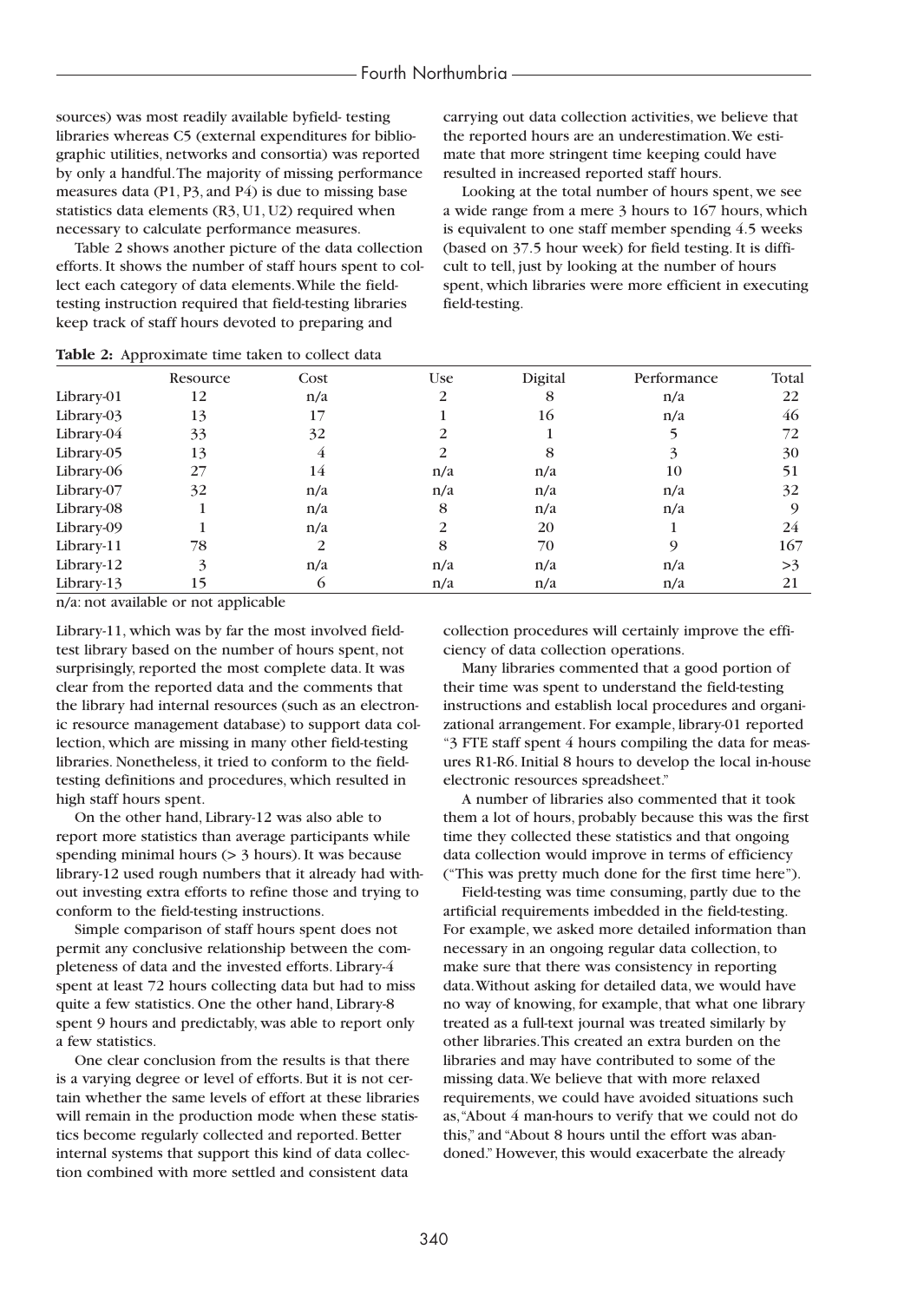significant problem of inaccurate, inconsistent, and unreliable statistics.

The following points sum up what we have learned from analyzing the time taken to carry out field-testing and library comments.

- It is likely that libraries will spend a varying degree of staff hours and resources to do ongoing collection of statistics and measures related to electronic resources and services.The degree of effort depends on the library's capability (resources) and interest in data collection and use.
- With investment in internal information systems and establishing ongoing local procedures, the effort to collect these statistics can be decreased significantly.
- Standardized definitions and procedures will improve data collection and lead to consistent reporting of these statistics.

In the field-testing instructions, we asked libraries to assess the usefulness/value of each statistic relative to the amount of time and effort spent.The first thing we noticed was that there were not many outright rejections of statistics and measures due to unworthiness.As for the reasons why the statistics and measures can be useful, we could not find a wide range of answers. Typical examples of use were trend plotting, benchmarking, and reporting. Perhaps the question itself was not specific enough: we did not ask what kinds of questions could be answered by having these questions, only the degree to which a statistic was useful. Another explanation for the lack of specificity may have been that the statistics and measures tested were more or less gross figures and by themselves they may not directly relate to specific decision-making instances. One could also point to the fact that the comments and evaluations reflect the views of people who replied (librarians) and may not encompass others' views (such as library directors or university administrators) that exist in the context of evaluating statistics and measures of networked environment. Overall, it appears libraries saw these measures as good things to have in the absence of more detailed data.

Table 3 shows verbatim statements as they relate to the usefulness of statistics. It shows a range of reasons why a statistic or a measure can or cannot be useful. It also suggests that in some cases, a change in the definitions and procedures needs to be made.

### **Table 3:** Examples of usefulness statements

|                                                               | <b>Useful</b>                                                                                                                                                                                                                                                                                                                                                                                    | Not Useful                                                                                                                                                                                                                                                                                                                                                                                                                             | Other                                                                                                                                                                                                                                                                                                                                                                                                                                  |  |  |
|---------------------------------------------------------------|--------------------------------------------------------------------------------------------------------------------------------------------------------------------------------------------------------------------------------------------------------------------------------------------------------------------------------------------------------------------------------------------------|----------------------------------------------------------------------------------------------------------------------------------------------------------------------------------------------------------------------------------------------------------------------------------------------------------------------------------------------------------------------------------------------------------------------------------------|----------------------------------------------------------------------------------------------------------------------------------------------------------------------------------------------------------------------------------------------------------------------------------------------------------------------------------------------------------------------------------------------------------------------------------------|--|--|
| $\bullet$<br>$\bullet$<br>$\bullet$<br>$\bullet$<br>$\bullet$ | Useful for benchmarking. (R1)<br>This is a very useful stat to keep as<br>we anticipate the % of e-reference<br>to total reference will be shifting.<br>(U1)<br>Essential for fiscal accounting and<br>reporting. $(C1-C3)$<br>A best buy in terms of benefit: cost.<br>(C <sub>3</sub> )<br>Very valuable, as it captures a signif-<br>icant expenditure made on behalf<br>of the library. (C5) | We have an electronic journal data-<br>base, so this was actually easy to<br>get. I am not sure why it is impor-<br>tant. (R2)<br>Not very useful, though not diffi-<br>٠<br>cult. $(R4)$<br>It is of doubtful value. (U1)<br>٠<br>I don't know. (C3)<br>$\bullet$<br>It seems not worth collecting. As<br>$\bullet$<br>defined here it is too imprecise and<br>it seems to be a very small cost<br>compared to the other ones. $(C4)$ | For us, it isn't worth the time if we<br>$\bullet$<br>must separate institution subscrip-<br>tions from consortia and other. (R1)<br>We do need to simplify these statis-<br>$\bullet$<br>tics. $(C1)$<br>The overall data is worth collect-<br>٠<br>ing. The time needed to prorate<br>expenditures is cost-prohibitive.<br>(C1)<br>Maybe of local interest only. Less<br>٠<br>useful for inter-institutional bench-<br>marking. (D2) |  |  |
| $\bullet$<br>$\bullet$                                        | It is important and often asked for.<br>(D2)<br>We were very interested in deter-<br>mining personnel costs and found<br>the data gathering worth the effort.<br>(D3)                                                                                                                                                                                                                            | Not worth it. What we submitted<br>$\bullet$<br>here is a partial answer, and an<br>incorrect one at that. (D3)                                                                                                                                                                                                                                                                                                                        |                                                                                                                                                                                                                                                                                                                                                                                                                                        |  |  |
| $\bullet$                                                     | Very useful. The stat will enable us<br>to establish trends for our service<br>areas that are useful for planning<br>purposes. (P1)                                                                                                                                                                                                                                                              |                                                                                                                                                                                                                                                                                                                                                                                                                                        |                                                                                                                                                                                                                                                                                                                                                                                                                                        |  |  |
| $\bullet$                                                     | Since ebooks are only recently<br>becoming more prevalent, it will<br>become an increasingly important<br>measure, no doubt. $(P4)$                                                                                                                                                                                                                                                              |                                                                                                                                                                                                                                                                                                                                                                                                                                        |                                                                                                                                                                                                                                                                                                                                                                                                                                        |  |  |

*\* Notations in the parentheses refer to the statistic or measure to which the comment was made.*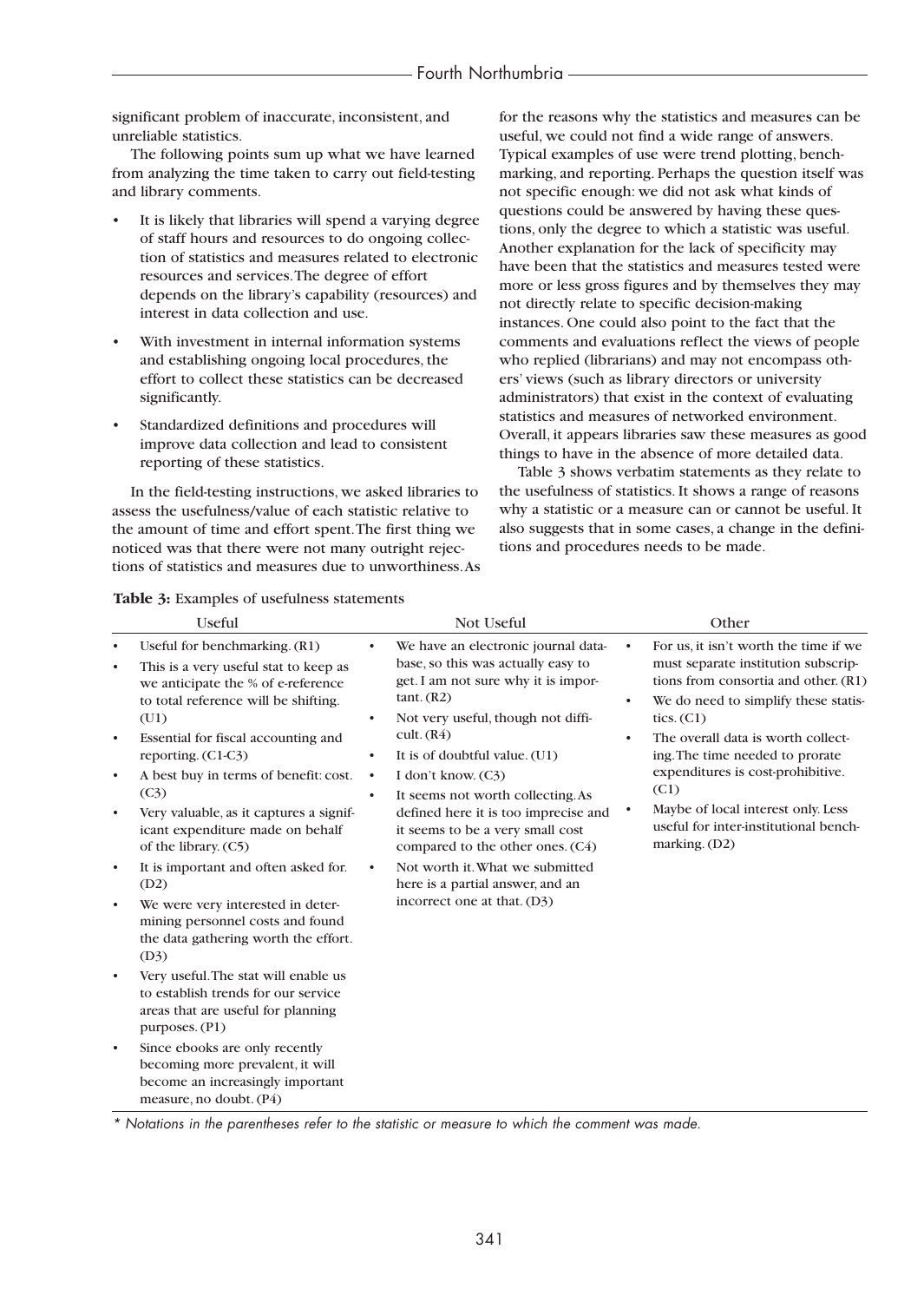Upon careful analysis of field-testing data and comments regarding management issues, we were able to revise the list of statistics and measures, and respective data collection procedures. Table 4 shows, side by side, the statistics and measures field-tested and the changes made to them after the testing.

|  |  |  |  | Table 4: Changes in the make-up of statistics and measures |
|--|--|--|--|------------------------------------------------------------|
|--|--|--|--|------------------------------------------------------------|

| Field Tested Statistics and<br><b>Measures</b> |                                                                                                         |                                               | <b>Statistics and Measures After Field</b><br><b>Testing</b>                        | Changes                                                                          |
|------------------------------------------------|---------------------------------------------------------------------------------------------------------|-----------------------------------------------|-------------------------------------------------------------------------------------|----------------------------------------------------------------------------------|
|                                                | R1 Number of electronic full-text<br>journals (through institutional<br>subscription)                   | R1<br>Number of electronic full-text journals |                                                                                     | Eliminated institutional/consortium<br>subscription distinction.                 |
|                                                | R <sub>2</sub> Number of electronic full-text<br>journals (through consortia and<br>other arrangements) |                                               |                                                                                     |                                                                                  |
| R <sub>3</sub>                                 | Number of electronic reference<br>sources (through institutional<br>subscription)                       |                                               | R <sub>2</sub> Number of electronic reference<br>sources                            |                                                                                  |
|                                                | R4 Number of electronic reference<br>sources (through consortia and<br>other arrangements)              |                                               |                                                                                     |                                                                                  |
|                                                | R5 Number of electronic books<br>(through institutional subscription)                                   |                                               | R3 Number of electronic books                                                       |                                                                                  |
|                                                | R6 Number of electronic books<br>(through consortia and other<br>arrangements)                          |                                               |                                                                                     |                                                                                  |
|                                                | U1 Number of electronic reference<br>transactions                                                       |                                               | U1 Number of electronic reference<br>transactions                                   | Change the unit from questions to<br>transactions.                               |
|                                                | U2 Number of logins (sessions) to<br>electronic databases                                               |                                               | U2 Number of logins (sessions) to<br>electronic databases                           | Field-tested separately. No change                                               |
|                                                | U3 Number of queries (searches) in<br>electronic databases                                              |                                               | U3 Number of queries (searches) in<br>electronic databases                          |                                                                                  |
|                                                | U4 Items examined in electronic<br>databases                                                            |                                               | U4 Items examined in electronic<br>databases                                        |                                                                                  |
|                                                |                                                                                                         |                                               | U5 Number of virtual visits to the<br>networked library resources                   | Newly created to calculate new P2.<br>Was not accounted for previously.          |
| C1 -                                           | Cost of electronic full-text journals                                                                   |                                               | C1 Cost of electronic full-text journals                                            | Relaxed the expenditure prorating.                                               |
| C2                                             | Cost of electronic reference sources                                                                    | C <sub>2</sub>                                | Cost of electronic reference sources                                                |                                                                                  |
| C3                                             | Cost of electronic books                                                                                | C <sub>3</sub>                                | Cost of electronic books                                                            |                                                                                  |
|                                                | C4 Library expenditures for<br>bibliographic utilities, networks, and<br>consortia                      |                                               | C4 Library expenditures for<br>bibliographic utilities, networks, and<br>consortia  | No change                                                                        |
|                                                | C5 External expenditures for<br>bibliographic utilities, networks, and<br>consortia                     |                                               | C5 External expenditures for<br>bibliographic utilities, networks, and<br>consortia | No change                                                                        |
|                                                | D1 Size of library digital collection                                                                   |                                               | D1 Size of library digital collection                                               | Emphasize local use of data and                                                  |
|                                                | D2 Use of library digital collection                                                                    |                                               | D2 Use of library digital collection                                                | de-emphasize cross comparison.                                                   |
|                                                | D3 Cost of digital collection<br>construction and management                                            |                                               | D3 Cost of digital collection<br>construction and management                        |                                                                                  |
| P1                                             | % of electronic reference<br>transactions of total reference                                            | P1                                            | % of electronic reference<br>transactions of total reference                        | No change $\ge$ See U1                                                           |
| P2                                             | % of electronic materials use of<br>total library materials use                                         |                                               |                                                                                     | Dropped because it has too many<br>components that are not defined<br>elsewhere. |
| P3                                             | % of remote library visits of all<br>library visits                                                     |                                               | P2 % of virtual library visits of all<br>library visits                             | No change                                                                        |
| P4                                             | % of electronic books to all<br>monographs                                                              | P3                                            | % of electronic books to all<br>monographs                                          | No change                                                                        |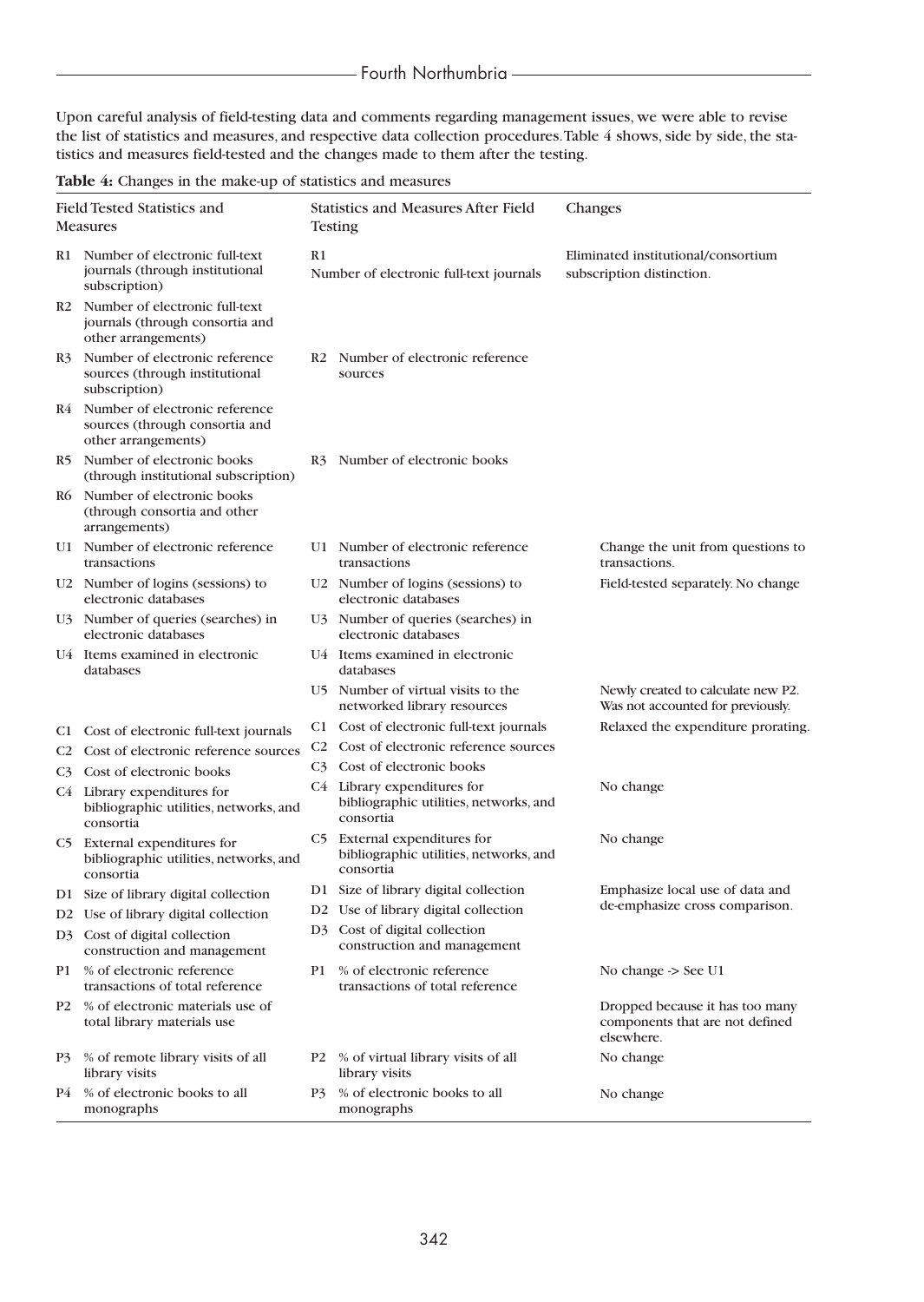### **ISSUES**

In general, despite the fact that many statistics are gross figures and concerned mostly with resource counts and costs, data collection was not easy.There are a number of issues and challenges that affect the library's ability to collect statistics and measures to describe its electronic resources and services. Here are several examples of them.

- Acquisitions, accounting, and cataloging systems are not set up to support this kind of data collection. Current bibliographic and management information systems, for the most part, reflect practices in the pre-Web, print-dominant environment. It appears that providing access to electronic resources is keeping many research libraries busy enough already.The lack of efficient information systems that pull together elementary data elements forced many field-testing libraries to resort to labor-intensive processes to collect data. According to a recent survey done by Tim Jewell at University of Washington Libraries, there are about 10 ARL libraries that have a production system for managing electronic resources, and several others in the planning or development stage (http://www.library.cornell.edu/cts/elicensestudy/ home.html).While these systems are not developed solely for data collection purposes, they certainly facilitate the data collection efforts such as the E-Metrics project. In the absence of such fully developed information systems, we advise ARL libraries to develop, at a minimum, an in-house spreadsheet or database file to keep track of key data elements related to electronic resources and services.
- Prescribed definitions and procedures are not compatible with local practices. Several field- testing libraries independently have been collecting some of the similar statistics and measures but their definitions and promulgation of the methodologies differ from what the field-testing entailed. It seems that the majority of libraries want to build their local procedures in sync with the standardized ARL practices and such a sentiment is echoed in the following comment:"We will adjust our inhouse practices to be able to report in this way." The data collection manual produced from this study is one step in that direction.
- The nature of electronic resources and services is still fluid and makes it difficult to devise clear-cut definitions and procedures. For instance, as several people have already argued (Snowhill, 2001; Sottong, 2001), the concept of electronic books is still evolving due to changes in technology, market, and use of resources among other things.As an illustration, think of the full-text search capability

in most electronic books. It can be argued that there is no clear distinction between electronic books and reference sources, especially from the user's point of view.We observe that electronic access can trigger an entirely new conceptualization of a given information object as in the case of electronic books. Libraries need to deal with the implications of this changing environment and be more elastic and flexible.We acknowledge that the distinction made for different electronic resources in the study and in the current E-Metrics work is only temporary and has to be revised as we progress.

- The dispersed nature of resources in the networked environment makes it difficult to consolidate and manage statistics. It is also a growing source of frustration for many librarians who deal with electronic resources.Various listservs devoted to electronic resources and voluminous correspondence in the listservs reflect this trend. Traditionally, library materials, with a notable exception of government publications, are centrally managed through a library catalog.Also, library visit counts have traditionally been normalized by using turnstile counts whenever possible. However, in the networked environments, libraries have to deal with a whole range of resources and access points.This in turn creates more complexity in not only managing resources but also collecting data about the resources and their use. For example, with respect to usage statistics of licensed materials, while setting up a library database gateway may allow the library to collect a coherent statistic (e.g., attempted logins to licensed databases), it does not account for traffic that goes directly to vendor websites. On the other hand, usage statistics from database vendors are more complete in the sense that they capture all requested use of the database but the incompatibility of statistics from various vendors makes it difficult for the libraries to compare and aggregate usage data. Therefore, it is important that libraries need to deal with incomplete, incompatible data from multiple sources and make the best decisions based on the given data.
- There are a number of definitional and procedural issues among database vendors, library consortia (e.g., ICOLC), and other standards organizations (e.g., NISO, ISO) on how to report database usage statistics. Particularly working with major database vendors is one of the important areas to work in the future.The study initiated a good dialogue with selected vendors and their involvement was very useful and needs to be continued.
- The findings indicate that there are varying levels of resources and support available in the libraries